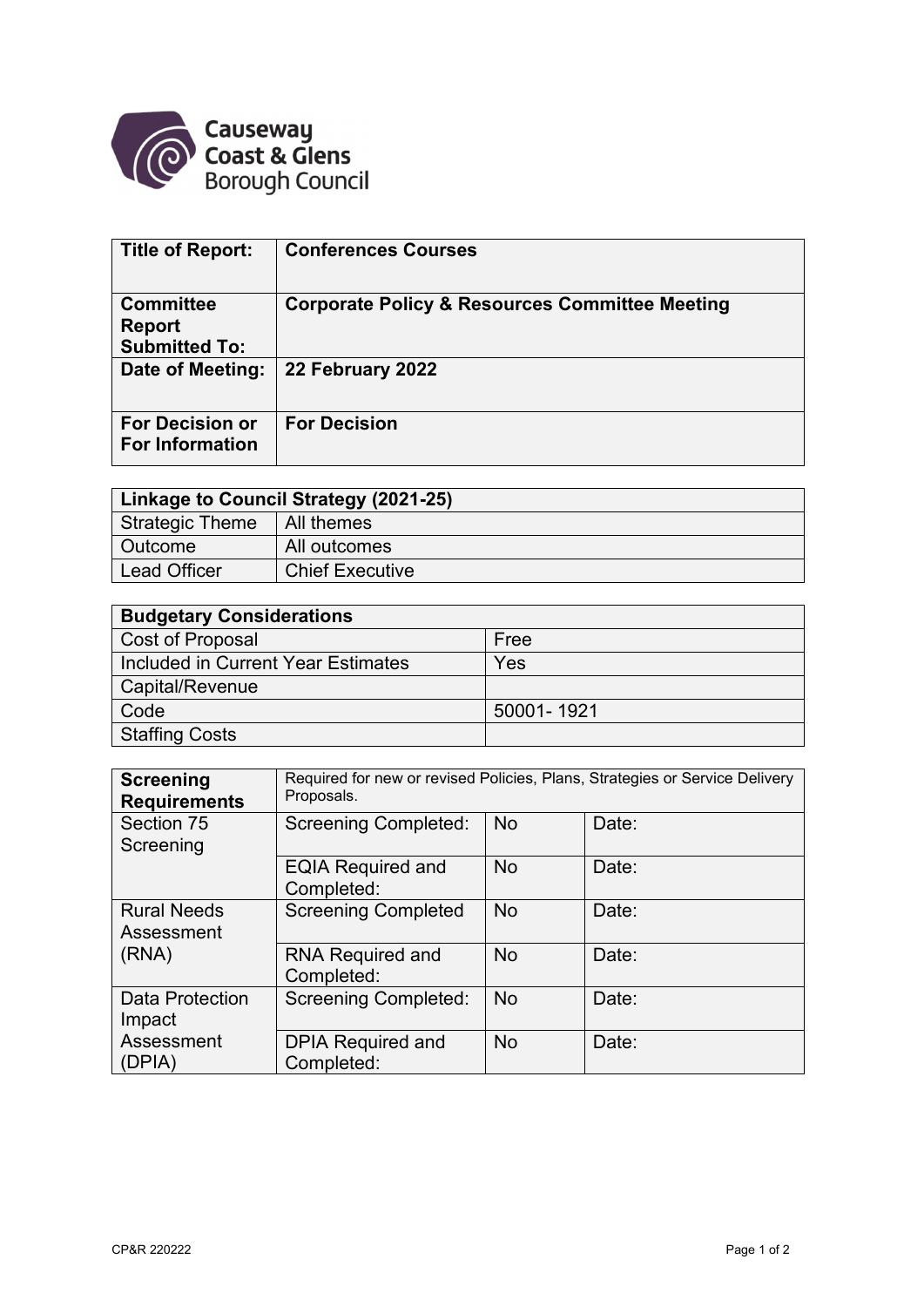### **1.0 Purpose of report**

 The purpose of the report is to inform Elected Members of conferences and courses they may wish to attend.

**2.0** The following are listed:

Elected Members should contact Democratic Services to register interest.

### **2.1 Dundalk & Newry Chambers' Post-Brexit Cross-Border Conference**  (Invite attached)

Virtual Conference, Zoom Wednesday 9 March 2022, 9am – 1pm Delegate Fee: Free

### **3.0 Recommendation**

**It is recommended** that Corporate Policy & Resources Committee approve the Conferences/Courses listed.